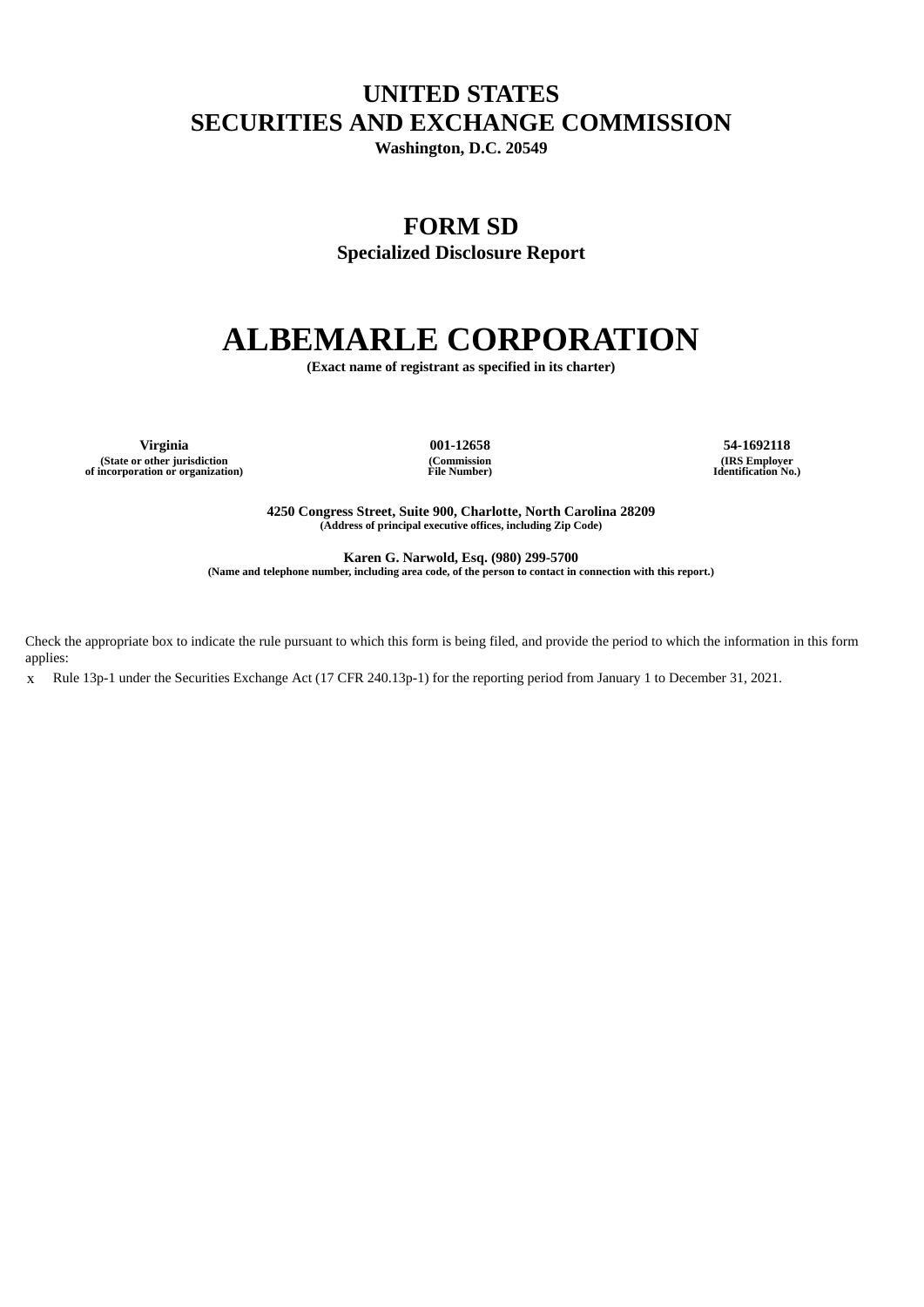#### **Section 1 – Conflict Minerals Disclosure**

In order to comply with Rule 13p-1 (17 CFR 240.13p-1) under Section 13(p) of the Securities Exchange Act of 1934, as amended, Albemarle Corporation (the "Company") submits this §249b.400 Form SD, specialized disclosure report ("Form SD"). As defined in Form SD, the term "conflict mineral" means columbite-tantalite (coltan), cassiterite, gold, wolframite, or their derivatives, which are limited to tantalum, tin, and tungsten.

The Company has determined that tungsten (in the form of tungstic acid) is necessary to the functionality or production of certain refinery catalyst solutions manufactured by the Company, and has conducted a good faith reasonable country of origin inquiry with respect to the tungsten used in its catalysts for 2021.

In order to conduct a good faith reasonable country of origin inquiry, the Company undertook the following process:

- Identified all suppliers of tungsten to the Company (one supplier);
- Requested that the tungsten supplier complete and return a survey based on the Responsible Minerals Initiative's ("RMI") Conflict Minerals Reporting Template, which is a standardized reporting template developed by RMI to facilitate the transfer of information through the supply chain regarding mineral country of origin and smelters and refiners being utilized;
- The supplier's response represented that it is the smelter of the tungsten and it is a conflict-free smelter; and
- The Company further validated this representation by cross-referencing the name of the supplier with RMI Conformant Smelter & Refiner list (the "RIM List") (a list of conflict-free smelters).

In response to the Company's country of origin inquiry, the supplier indicated that tungsten may be sourced from the Democratic Republic of the Congo or any adjoining country (as defined in Form SD). However, the supplier's response represented that it is a conflict-free smelter, which response was further validated against the RIM List as described above.

This conflict minerals disclosure is available on the Company's website at www.albemarle.com. The information contained on the website is not incorporated by reference into this Form SD and should not be considered part of this Form SD.